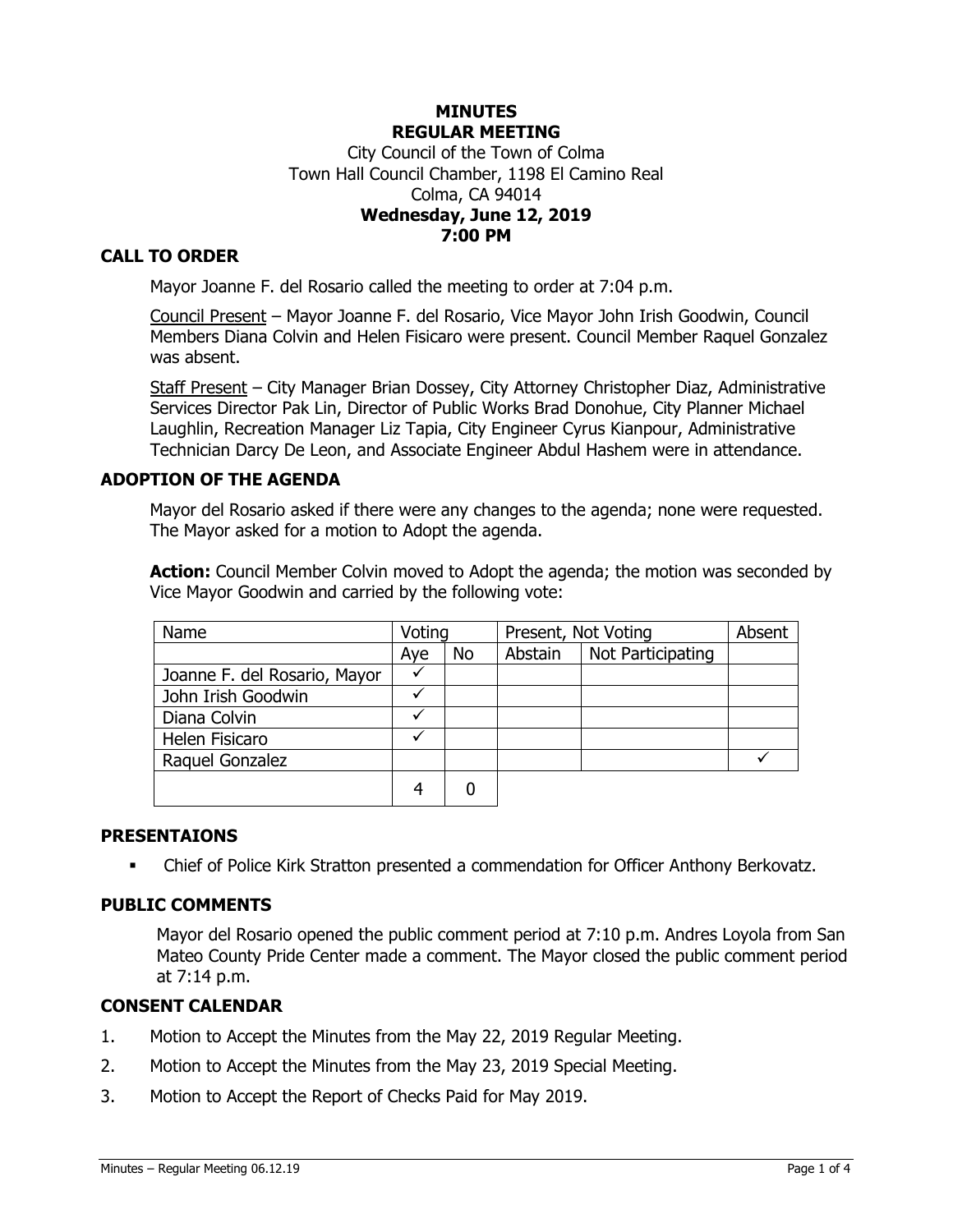- 4. Motion to Adopt an Ordinance Amending Sections 5.17.020 and 5.17.030 and Adding Subchapter 5.20 to the Colma Municipal Code Relating to the Small Cell Wireless Facilities in the Public Rights-of-Way (second reading).
- 5. Motion to Approve Acceptance of Work Performed by BHM Construction, Inc. on Phase 4 of the Town Hall Project as Complete and Authorizing the Director of Public Works to File a Notice of Completion with the County Recorder's Office and Make the Final Payment of Withheld Funds to BHM Construction, Inc., in Accordance with State Prompt Payment Laws.
- 6. Motion to Adopt a Resolution Approving a Contract for Landscape Maintenance Services with Gachina Landscape Management.
- 7. Motion to Adopt a Resolution Accepting a Public Utility Easement on Mission Road Conveyed to the Town of Colma.

Action: Council Member Fisicaro moved to approve the Consent Calendar items #1 through #7; the motion was seconded by Council Member Colvin and carried by the following vote:

| Name                         | Voting |           | Present, Not Voting |                   | Absent |
|------------------------------|--------|-----------|---------------------|-------------------|--------|
|                              | Aye    | <b>No</b> | Abstain             | Not Participating |        |
| Joanne F. del Rosario, Mayor |        |           |                     |                   |        |
| John Irish Goodwin           |        |           |                     |                   |        |
| Diana Colvin                 |        |           |                     |                   |        |
| Helen Fisicaro               |        |           |                     |                   |        |
| Raquel Gonzalez              |        |           |                     |                   |        |
|                              |        |           |                     |                   |        |

# **NEW BUSINESS**

# 8. **NO PARKING ANYTIME ZONE ON HILLSIDE BOULEVARD**

Public Works Director Brad Donohue presented the staff report. Mayor del Rosario opened the public hearing at 7:19 p.m. Resident Thom Taylor made a comment. The Mayor closed the public comment period at 7:19 p.m. Council discussion followed.

**Action**: Council Member Colvin made a motion to Adopt a Resolution Adding Subsection 3.7.6, No Parking Anytime on the Westerly Side of Hillside Boulevard from Sandhill Road Extending South to Lawndale Boulevard, to the Colma Parking Code Relating to the Stopping, Standing or Parking of Vehicles Within the Town of Colma; the motion was seconded by Vice Mayor Goodwin and carried by the following vote:

| Name                         | Voting |    | Present, Not Voting | Absent            |  |
|------------------------------|--------|----|---------------------|-------------------|--|
|                              | Aye    | No | Abstain             | Not Participating |  |
| Joanne F. del Rosario, Mayor |        |    |                     |                   |  |
| John Irish Goodwin           |        |    |                     |                   |  |
| Diana Colvin                 |        |    |                     |                   |  |
| Helen Fisicaro               | ✔      |    |                     |                   |  |
| Raquel Gonzalez              |        |    |                     |                   |  |
|                              | 4      |    |                     |                   |  |

# 9. **FOURTH AMENDMENT TO EMPLOYMENT CONTRACT FOR CHIEF OF POLICE**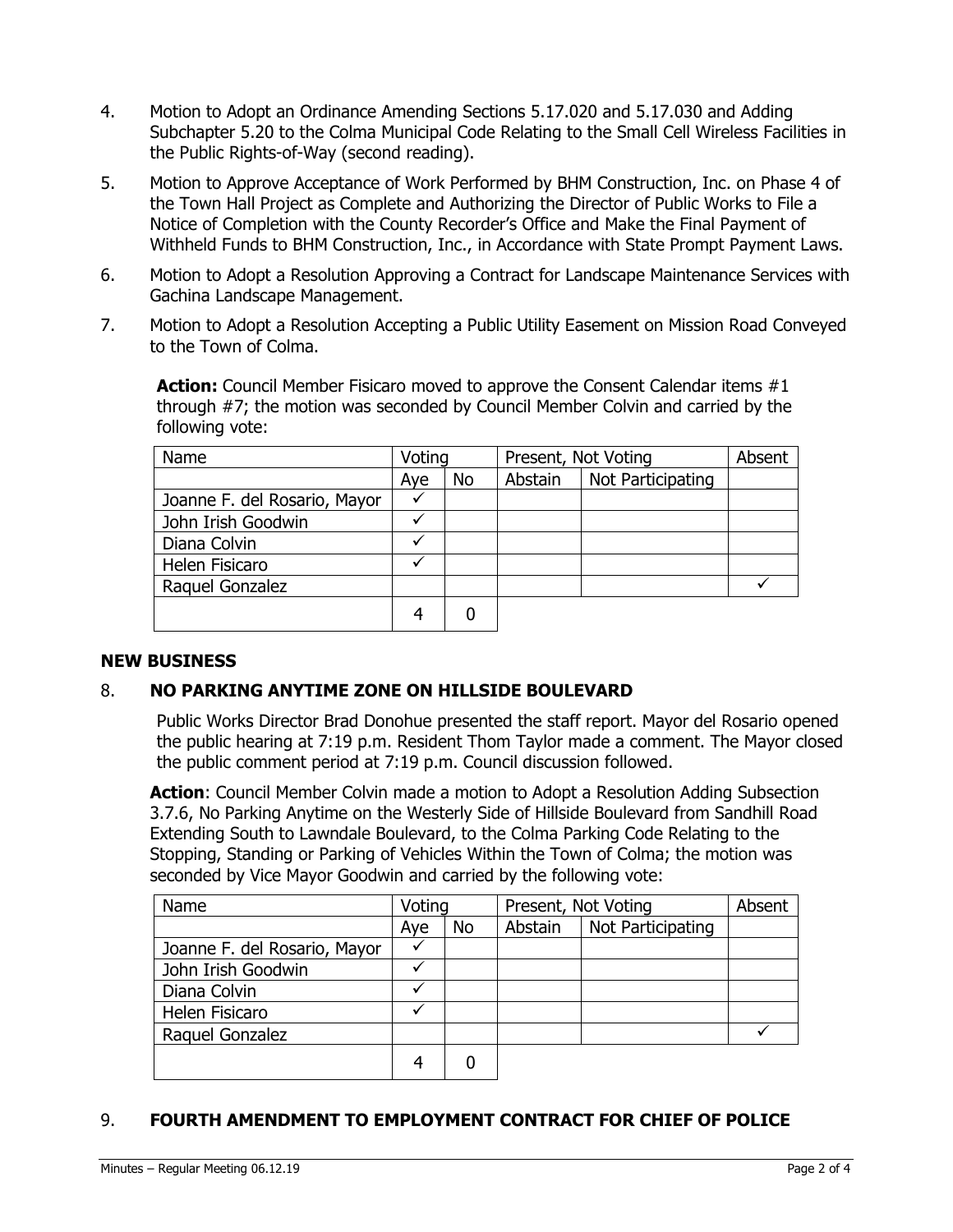City Manager Brian Dossey presented the staff report. Mayor del Rosario opened the public hearing at 7:29 p.m. Resident Thom Taylor made a comment. The Mayor closed the public comment period at 7:30 p.m. Council discussion followed.

**Action**: Vice Mayor Goodwin made a motion to Adopt a Resolution Approving Fourth Amendment to Employment Contract with Kirk Stratton; the motion was seconded by Council Member Fisicaro and carried by the following vote:

| Name                         | Voting |    | Present, Not Voting |                   | Absent |
|------------------------------|--------|----|---------------------|-------------------|--------|
|                              | Aye    | No | Abstain             | Not Participating |        |
| Joanne F. del Rosario, Mayor |        |    |                     |                   |        |
| John Irish Goodwin           |        |    |                     |                   |        |
| Diana Colvin                 |        |    |                     |                   |        |
| Helen Fisicaro               |        |    |                     |                   |        |
| Raquel Gonzalez              |        |    |                     |                   |        |
|                              |        |    |                     |                   |        |

# 10. **SECOND AMENDMENT TO EMPLOYMENT CONTRACT FOR CITY MANAGER**

City Attorney Christopher Diaz presented the staff report. Mayor del Rosario opened the public comment period at 7:34 p.m. and seeing no one come forward to speak, she closed the public comment period. Council discussion followed.

**Action**: Council Member Fisicaro made a motion to Adopt a Resolution Approving Second Amendment to Employment Contract with Brian Dossey; the motion was seconded by Council Member Colvin and carried by the following vote:

| Name                         | Voting |           | Present, Not Voting |                   | Absent |
|------------------------------|--------|-----------|---------------------|-------------------|--------|
|                              | Aye    | <b>No</b> | Abstain             | Not Participating |        |
| Joanne F. del Rosario, Mayor |        |           |                     |                   |        |
| John Irish Goodwin           |        |           |                     |                   |        |
| Diana Colvin                 |        |           |                     |                   |        |
| Helen Fisicaro               |        |           |                     |                   |        |
| Raquel Gonzalez              |        |           |                     |                   |        |
|                              | 4      | 0         |                     |                   |        |

### **PUBLIC HEARING**

# 11. **ADOPTION OF THE FY 2019-20 ANNUAL BUDGET**

City Manager Brian Dossey and Administrative Services Director Pak Lin presented the staff report. Mayor del Rosario opened the public hearing at 8:06 p.m. and seeing no one come forward to speak, she closed the public hearing. Council discussion followed.

**Action**: Council Member Fisicaro made a motion to Adopt a Resolution Appropriating Funds and Adopting the Annual Budget for Fiscal Year 2019-20; the motion was seconded by Council Member Colvin and carried by the following vote:

| Name                         | Voting |           | Present, Not Voting |                   | Absent |
|------------------------------|--------|-----------|---------------------|-------------------|--------|
|                              | Ave    | <b>No</b> | Abstain             | Not Participating |        |
| Joanne F. del Rosario, Mayor |        |           |                     |                   |        |
| John Irish Goodwin           |        |           |                     |                   |        |
| Diana Colvin                 |        |           |                     |                   |        |